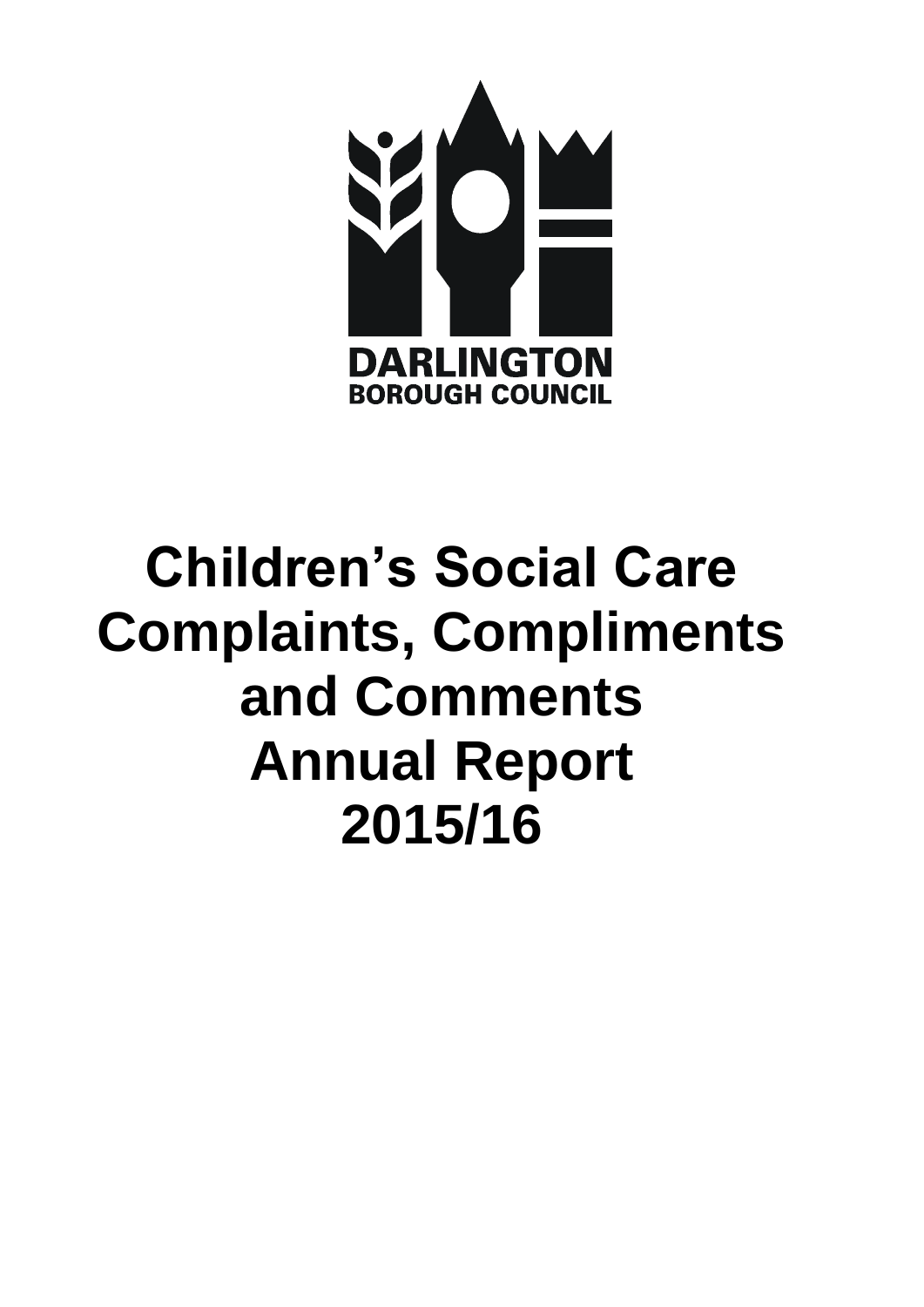# **Contents**

<span id="page-1-0"></span>

| Total Complaints, Compliments and Comments received 2015/16  5             |  |
|----------------------------------------------------------------------------|--|
| Breakdown of Stage 1 Complaints by Service Area/Team  6                    |  |
| Breakdown of Stage 2 complaints by Service Area/Team 8                     |  |
|                                                                            |  |
|                                                                            |  |
|                                                                            |  |
|                                                                            |  |
|                                                                            |  |
|                                                                            |  |
|                                                                            |  |
|                                                                            |  |
| Performance against the Children's Social Care Complaints, Compliments and |  |
|                                                                            |  |
|                                                                            |  |
|                                                                            |  |
|                                                                            |  |
|                                                                            |  |
|                                                                            |  |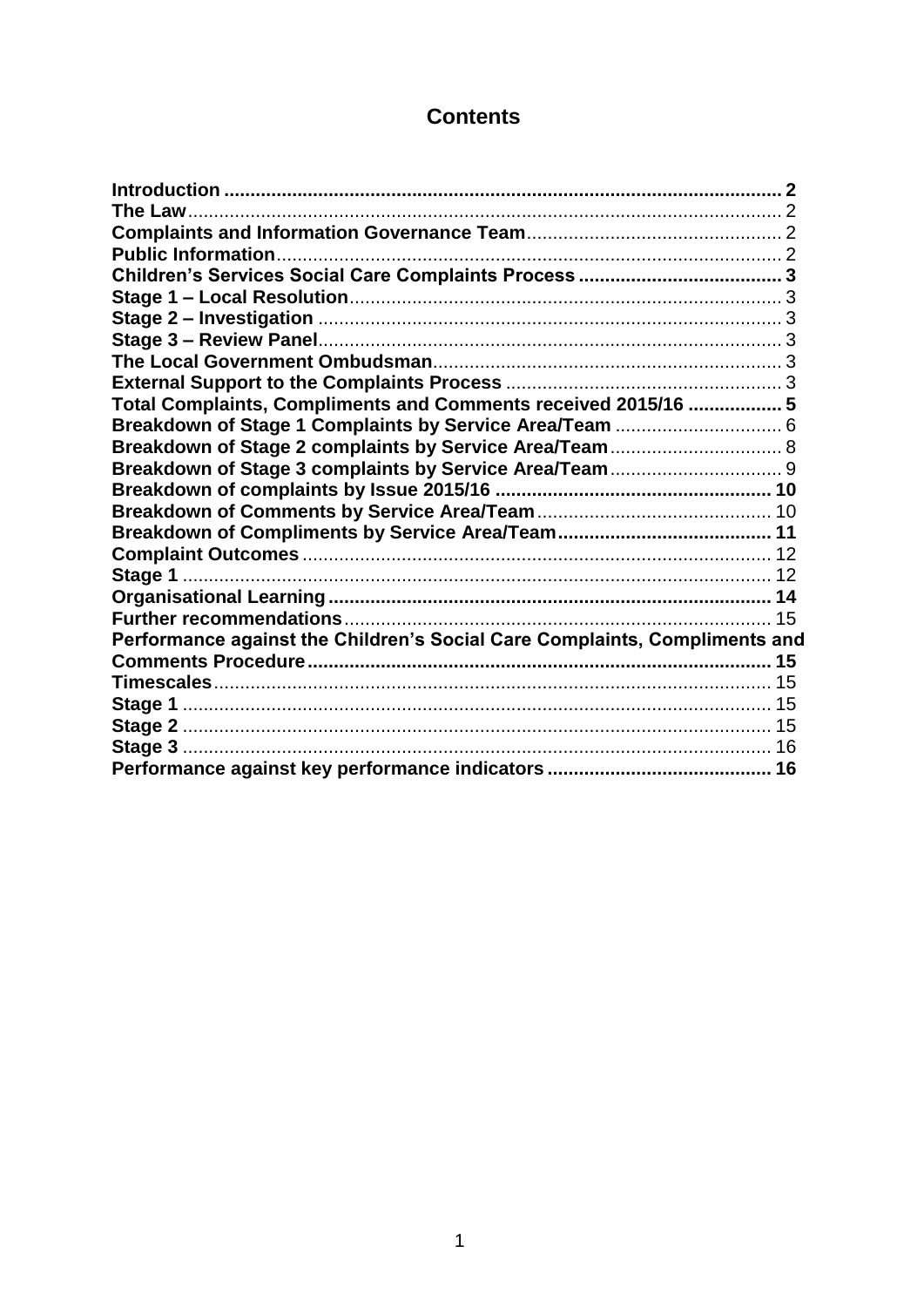## **Introduction**

Darlington Children's Social Care welcomes complaints, compliments and comments as a way of improving service delivery to children, young people and their families. The purpose of this report is to inform the service users, carers, the public, Council Members and Children's Social Care staff of the effectiveness of the Children's Social Care Complaints, Compliments and Comments Procedure (the Procedure). The report identifies topics and trends in relation to complaints information, makes suggestions for service improvements, where appropriate and identifies areas of organisational learning that have taken place in relation to people, policy and process.

## <span id="page-2-0"></span>**The Law**

The Council is required by law to have management arrangements in place for considering children's social care representations, including complaints, under the Children Act 1989. National legislative procedures for social care were amended in September 2006 with the introduction of the Children Act 1989 Representation Procedure (England) Regulations 2006 (the Regulations). It is a requirement of the Regulations that the Council publishes an annual report. In addition to the Regulations the Department for Education and Skills produced some comprehensive guidance for local authorities on managing complaints, called 'Getting the Best from Complaints'.

Key features of the Regulations include:

- A requirement for local authorities to appoint a Complaints Manager;
- A requirement for review panels to be retained by local authorities but with more robust arrangements for constituting and running them; and
- A 12 month time limit to make complaints.

## <span id="page-2-1"></span>**Complaints and Information Governance Team**

The Complaints and Information Governance Manager is appointed as the 'Complaints Manager' in accordance with the requirements of the Regulations. The Complaints and Information Governance (CIG) Team is independent of Children's Social Care operational line management. This ensures a high level of independence in the way children's social care complaints are managed within the Council.

## <span id="page-2-2"></span>**Public Information**

We are committed to making sure that everyone has equal access to all our services, including the Procedure. To help make the Procedure easily accessible we have produced two leaflets (one for children and young people and one for adults) covering all Council services to reflect the single point of access for complainants within the Council. The leaflets are available in all Council buildings. They have been written in line with the Plain English Campaign standards. The title is written in the most commonly used community languages and it contains details on how to access the information in other formats, for example, large print, audio and Braille.

The leaflet for children and young people was developed in conjunction with Connexions and young people to try and engage more young people in the process.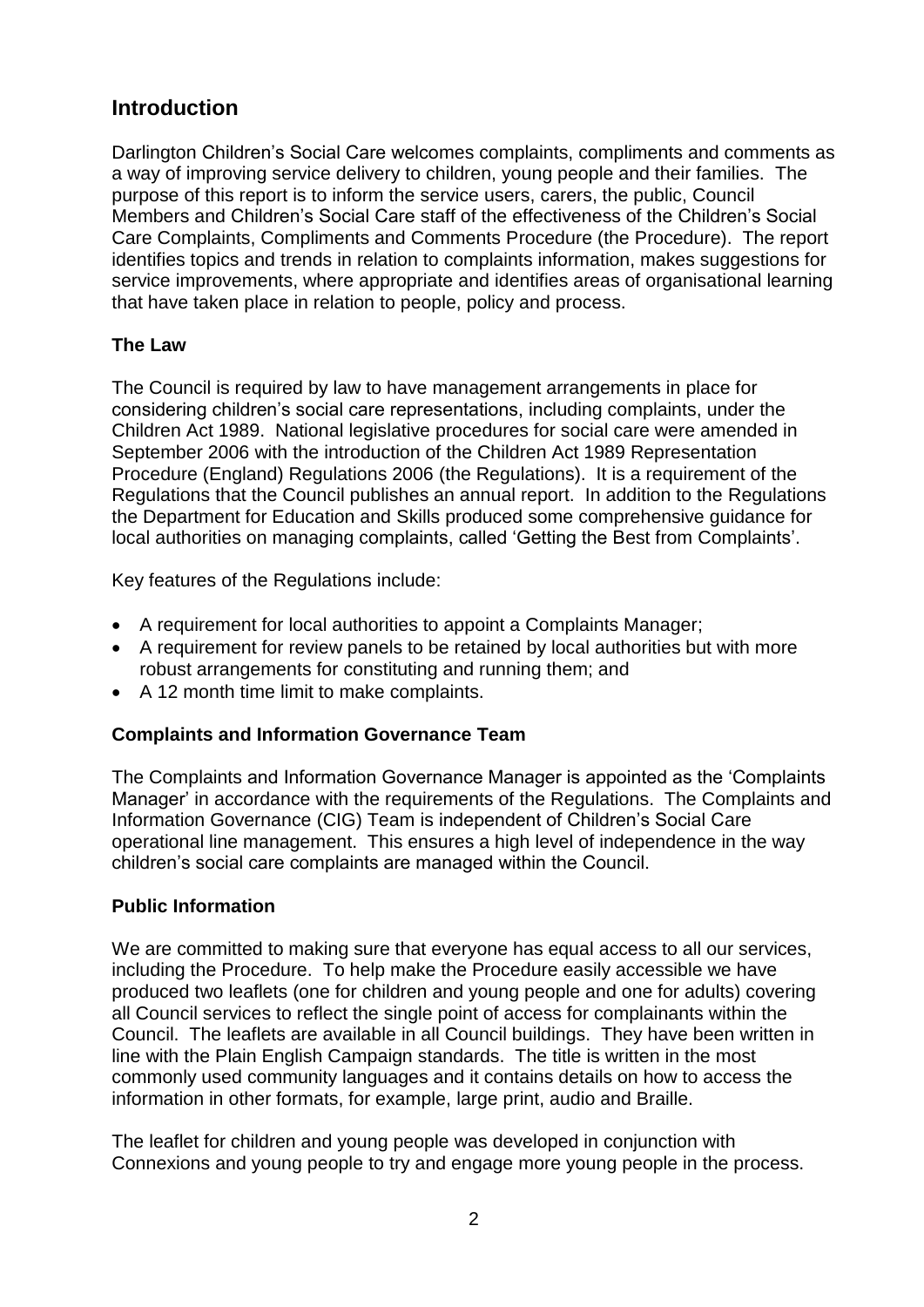Information is available on the Council's website. There is also an electronic form which people can use to make a complaint, pay someone a compliment or pass comment on Council services. People may make a complaint in any format they wish. This can be in writing, by email, via the web, over the phone, in person or by any other reasonable means.

The Complaints Manager can arrange advocates and interpreters (including British Sign Language interpreters) where appropriate.

## <span id="page-3-0"></span>**Children's Services Social Care Complaints Process**

## <span id="page-3-1"></span>**Stage 1 – Local Resolution**

This initial stage allows Children's Social Care managers the opportunity to try and resolve complaints locally, usually within the team being complained about.

## <span id="page-3-2"></span>**Stage 2 – Investigation**

Stage 2 involves a full and formal investigation. An 'Independent Person' must also be appointed to oversee the investigation and report independently to Children's Social Care Services. Both the Investigating Officer and Independent Person produce reports, which are submitted to a senior manager who writes the final response to the complainant.

## <span id="page-3-3"></span>**Stage 3 – Review Panel**

A review panel is convened when the complainant is dissatisfied with the Stage 2 response. The panel consists of an independent chairperson and two individuals who are independent of the Council.

## <span id="page-3-4"></span>**The Local Government Ombudsman**

Although complainants can refer complaints at any stage to the Local Government Ombudsman **(**LGO) they will not normally investigate until the Council has conducted its own investigation and provided a response.

## <span id="page-3-5"></span>**External Support to the Complaints Process**

## National Youth Advocacy Service (NYAS)

Children and young people who would like an advocate can contact NYAS directly. If they complain to the Council the Complaints Manager will provide them with information and advice about the advocacy service provided by NYAS. The DfES '*Get it Sorted'* guidance states that more robust procedures should be put in place to ensure children and young people are aware of the advocacy service and that it should be easy to access; the Council is committed to these principles.

## Investigating Officers

While the Regulations do not require Investigating Officer's to be independent of the Council, we have signed up to a contract for the provision of Independent Investigating **Officers**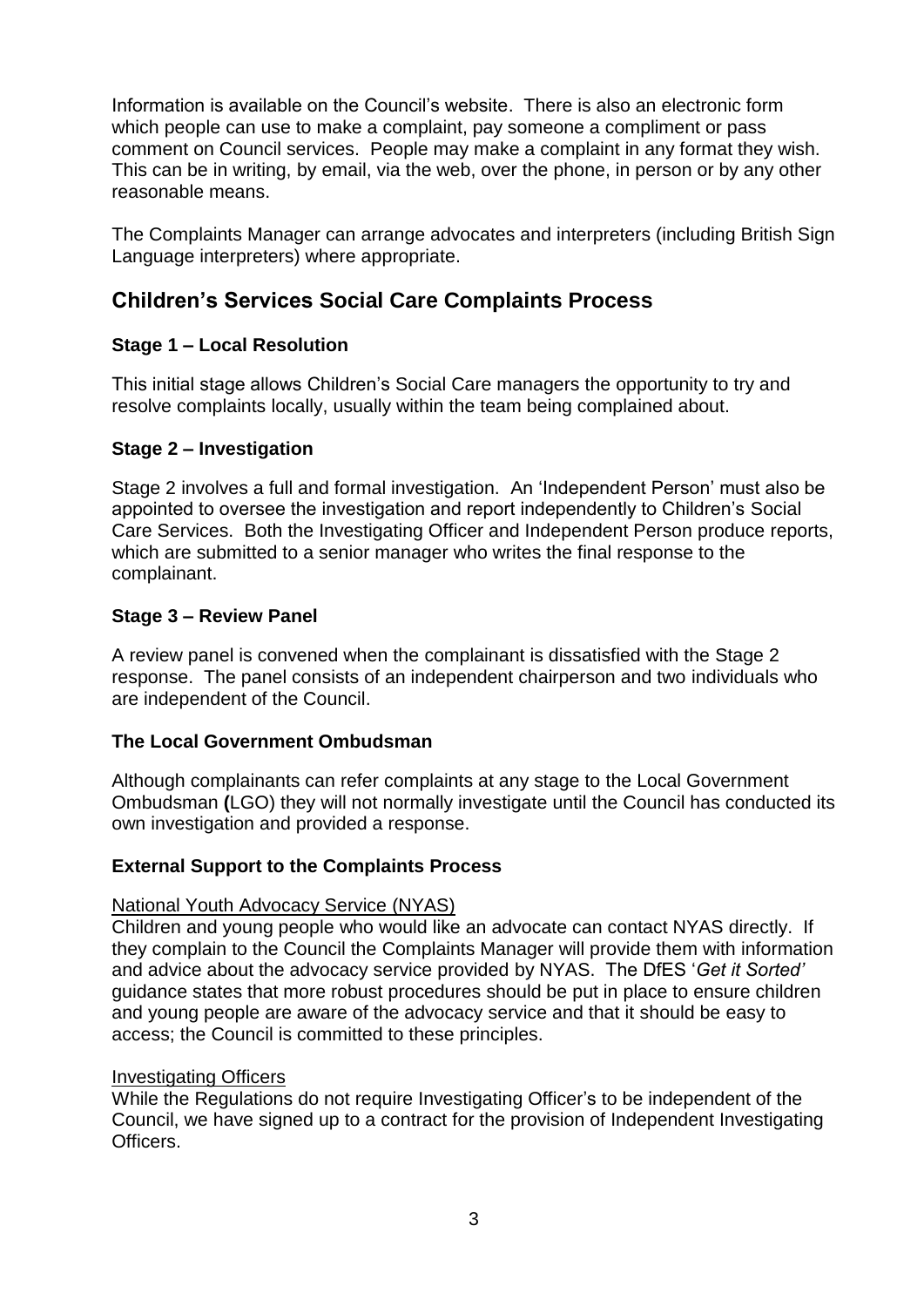#### Independent Persons

The Council has signed up to a contract for the provision of Independent Persons.

#### Review Panels

The Council has also signed up to a contract for the provision of an Independent Chair and Independent Panellist service.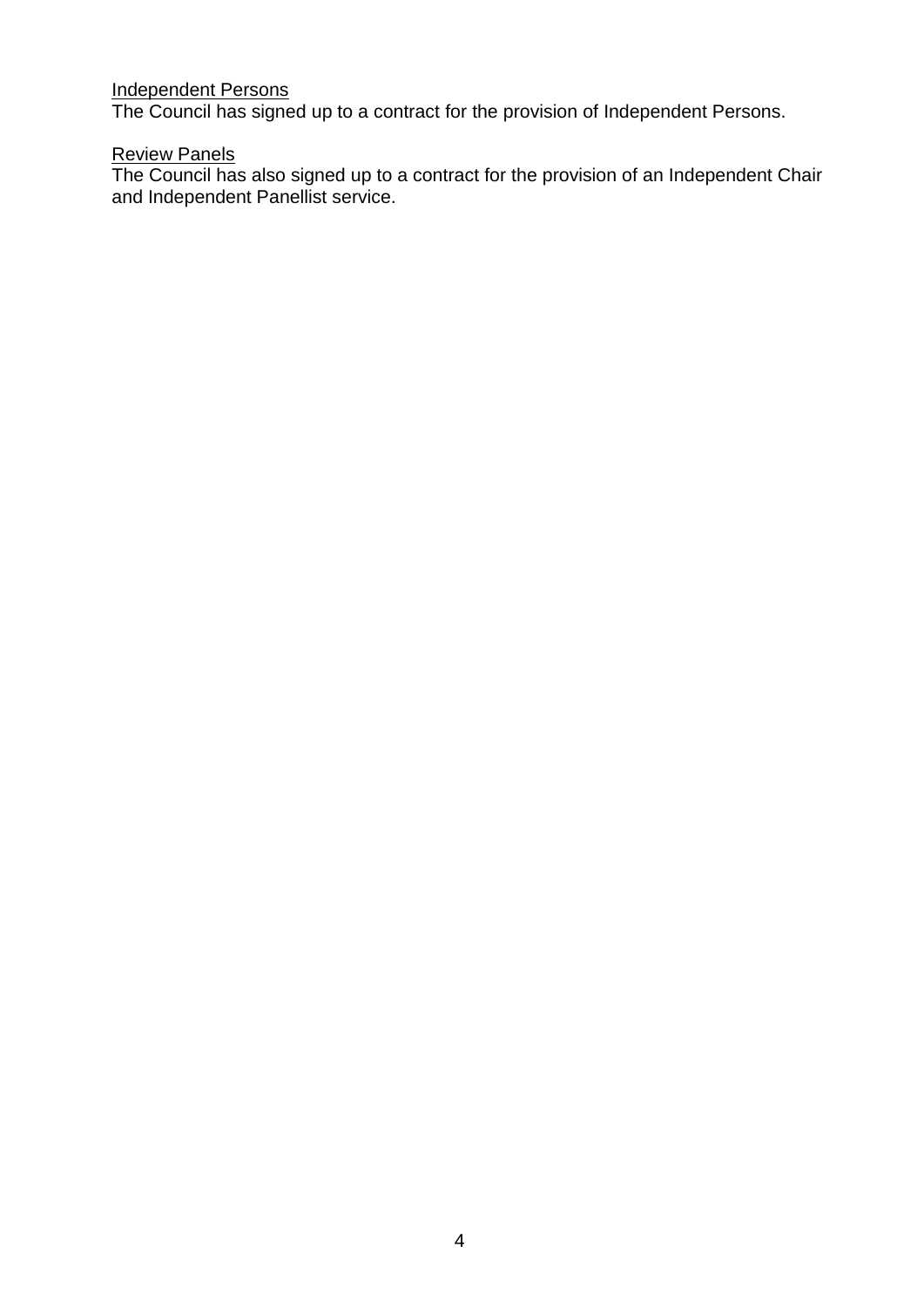## **Total Complaints, Compliments and Comments received 2015/16**



We received 54 complaints during 2015/16, a reduction from 60 in 2014/15.

We received 6 compliments during 2015/16, a reduction from 12 in 2014/15.

We received 1 comment in 2015/16, the same number we received in 2014/15.

We received 9 non-qualifying complaints during 2015/16, an increase from 7 in 2014/15. These included complaints about private law matters and the content of Section 7 Welfare Reports. In all cases the complainant was advised of the reasons why we could not investigate their complaint and the most appropriate way to pursue the matter.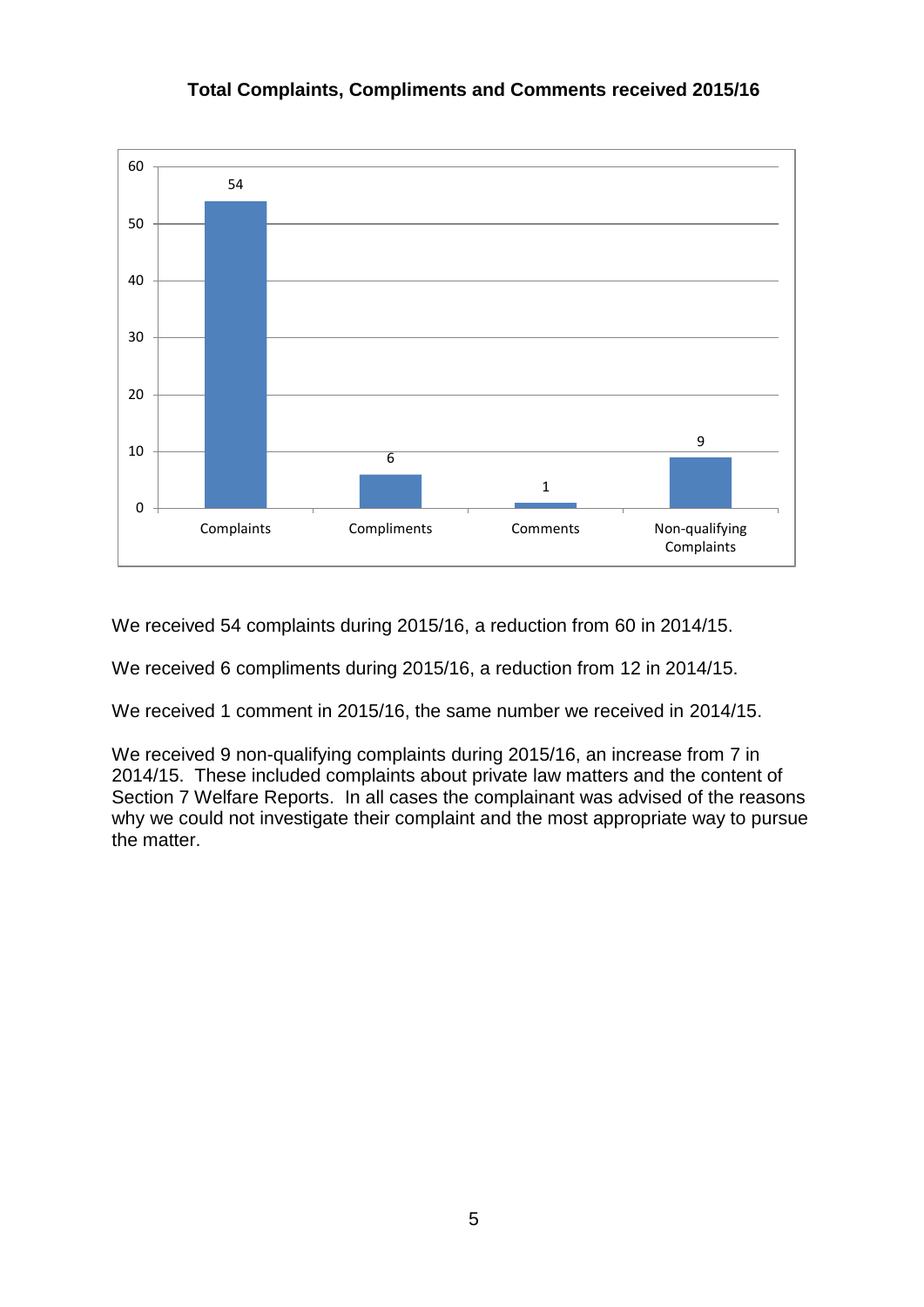<span id="page-6-0"></span>

## **Breakdown of Stage 1 Complaints by Service Area/Team**

*N.B. 2 complaints were escalated directly to Stage 2.*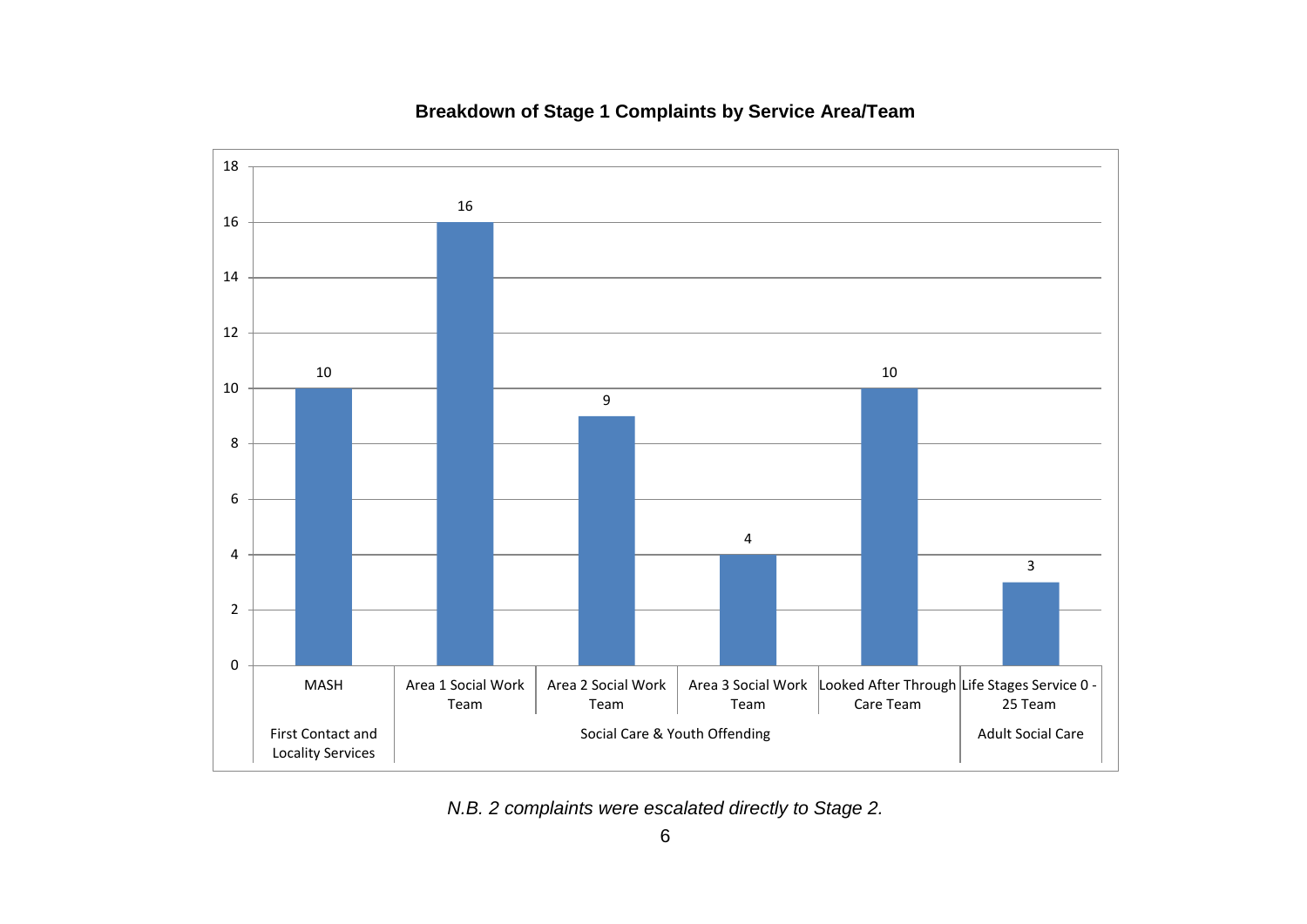10 complaints were received for the MASH, an increase from six in 2014/15.

16 complaints were received for Area 1 Social Work Team, an increase from 11 2014/15.

9 complaints were received for Area 2 Social Work Team, a decrease from 19 in 2014/15.

4 complaints were received for Area 3 Social Work Team, an increase from three in 2014/15.

10 complaints were received for Looked After Through Care Team, an increase from eight in 2014/15.

3 complaints were received for Life Stages Service 0 – 25 Team, a decrease from seven in 2014/15.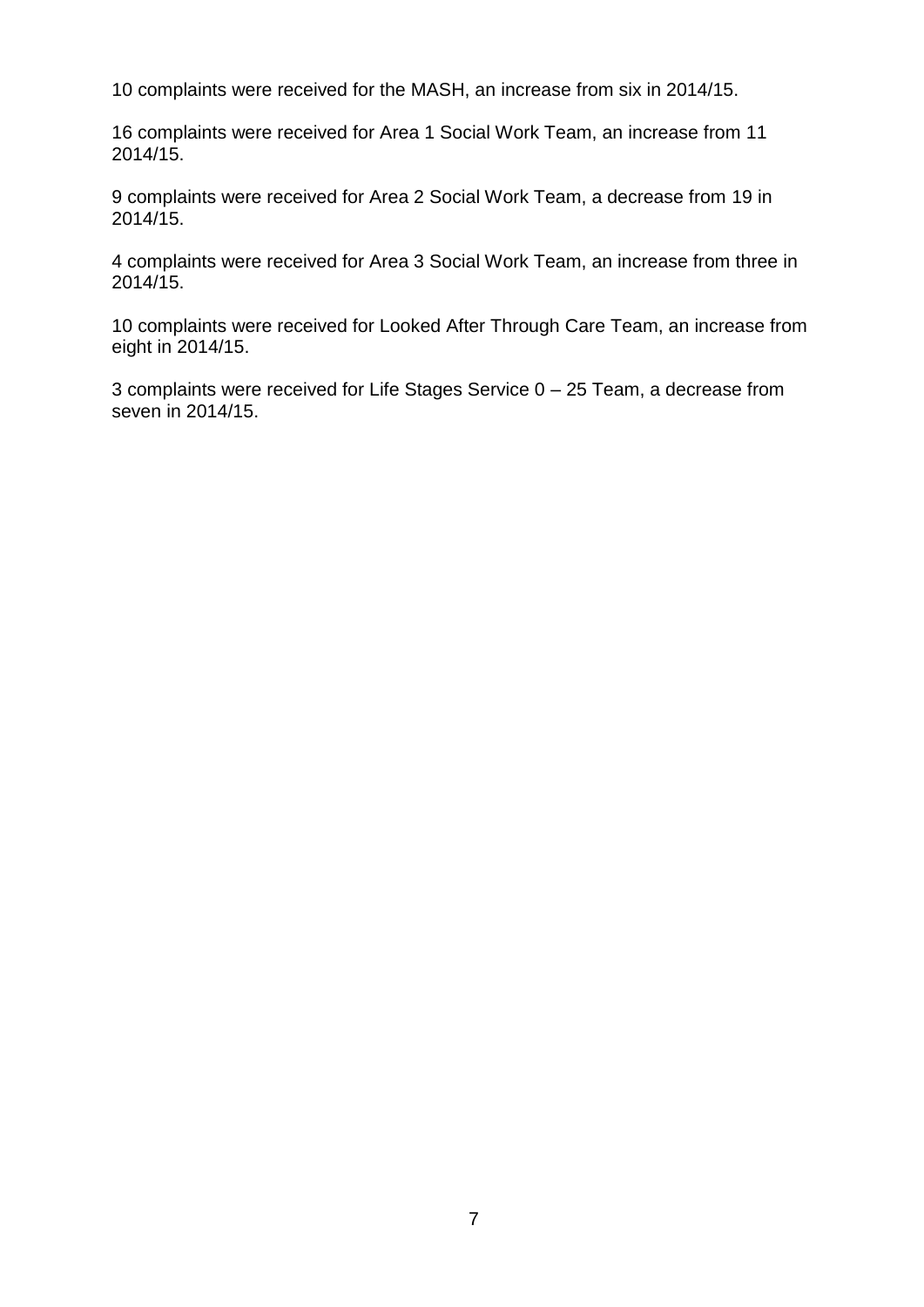## **Breakdown of Stage 2 Complaints by Service Area/Team**

14 complaints were considered at Stage 2 during 2015/16, a decrease from 15 in 2014/15. 12 were initially considered at Stage 1, while 2 were escalated directly to Stage 2.

<span id="page-8-0"></span>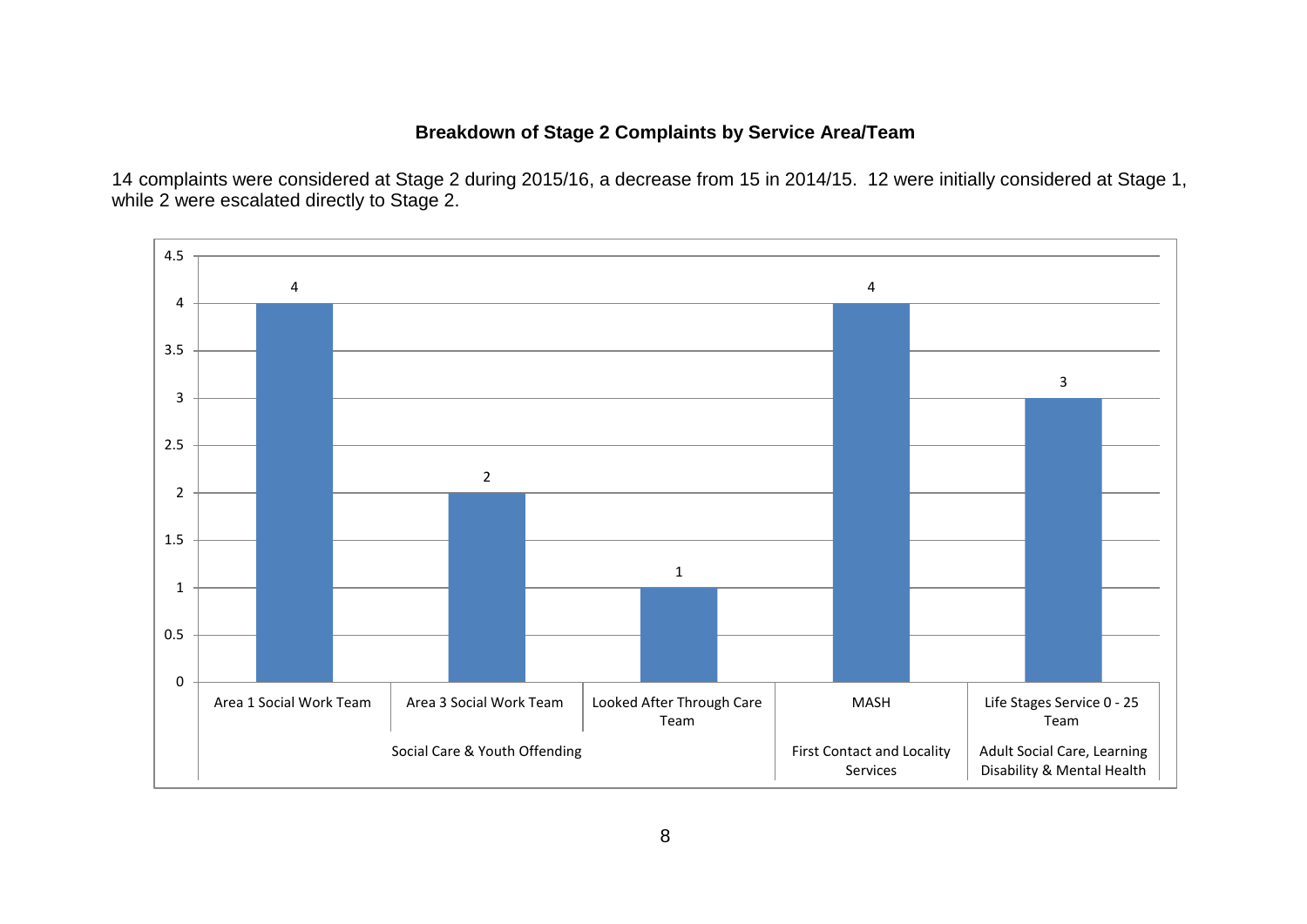Area 1 Social Work Team received 4 Stage 2 complaints, an increase from 2 in 2014/15. 1 of these was a re-investigation of the same complaint following the recommendation of the Stage 3 Review Panel.

Area 3 Social Work Team received 2 Stage 2 complaints, an increase from 0 in 2014/15.

MASH received 4 Stage 2 complaints, the same number as 2014/15.

The Looked After Through Care Team received 1 complaint, a decrease from 5 in 2014/15.

Life Stages 0 – 25 Team received 3 Stage 2 complaints, an increase from 1 in 2014/15.

## **Breakdown of Stage 3 complaints by Service Area/Team**

<span id="page-9-0"></span>3 complaints were escalated to Stage 3 during 2015/16, compared to 1 in 2014/15.

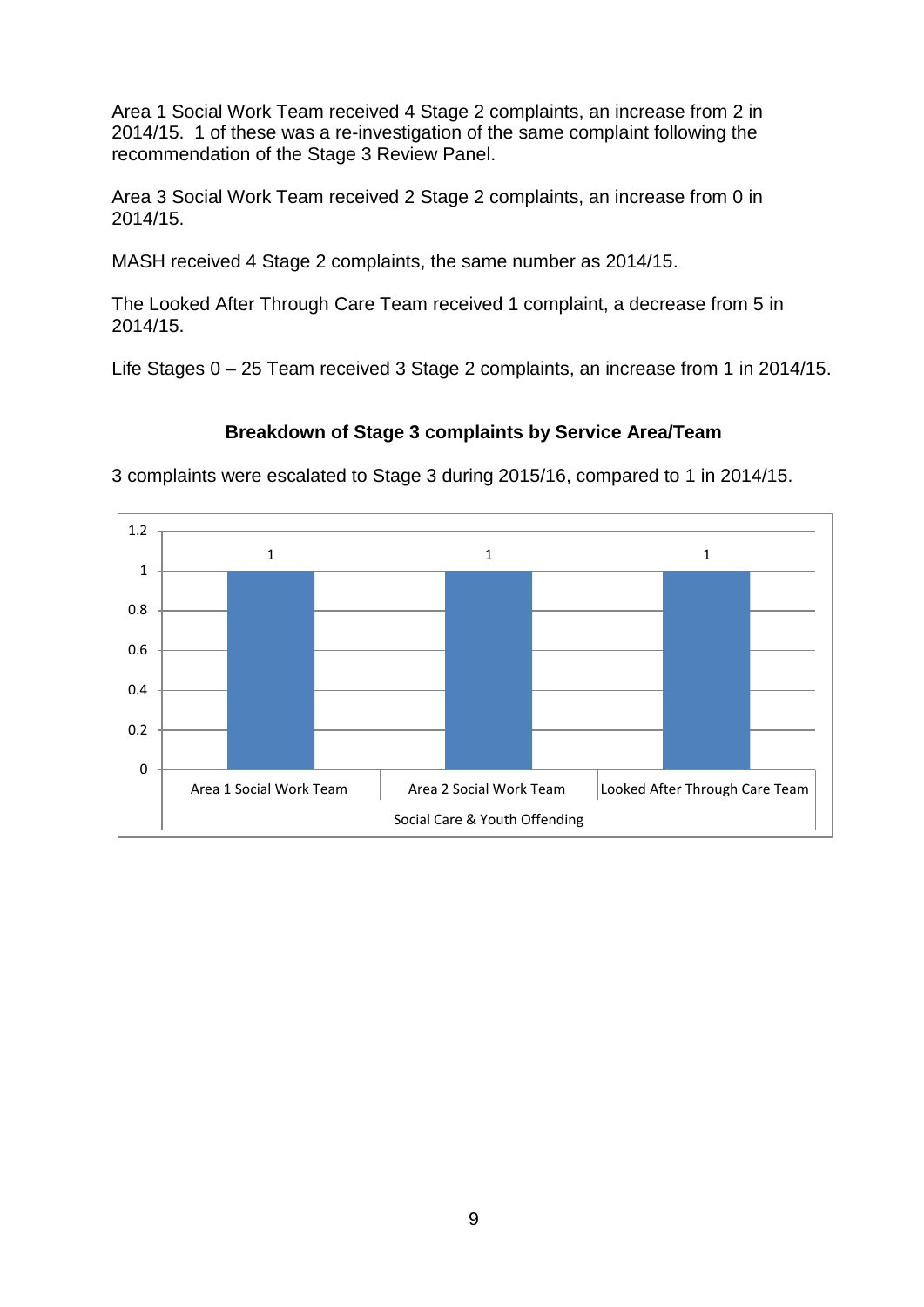<span id="page-10-0"></span>

## **Breakdown of complaints by Issue 2015/16**

While service provision remained the most commonly complained about issue for the fourth consecutive year, the Council saw a reduction in complaints from 30 in 2014/15.

The second most complained about issues were communication and staff attitude/behaviour. The Council saw an increase in complaints about communication from four in 2014/15 to 9 in 2015/16 and a decrease in complaints about staff attitude/behaviour to 9 in 2015/16 from 12 in 2014/15.

The Council received 8 complaints about dissatisfaction with a decision/assessment, an increase from 4 on 2014/15.

The Council received 4 complaints about lack of services, a decrease from 8 in 2014/15.

## **Breakdown of Comments by Service Area/Team**

<span id="page-10-2"></span><span id="page-10-1"></span>1 comment was received for Children's Services during 2015/16, the same number as in 2014/15. This related to the outcome of the Ofstead inspection.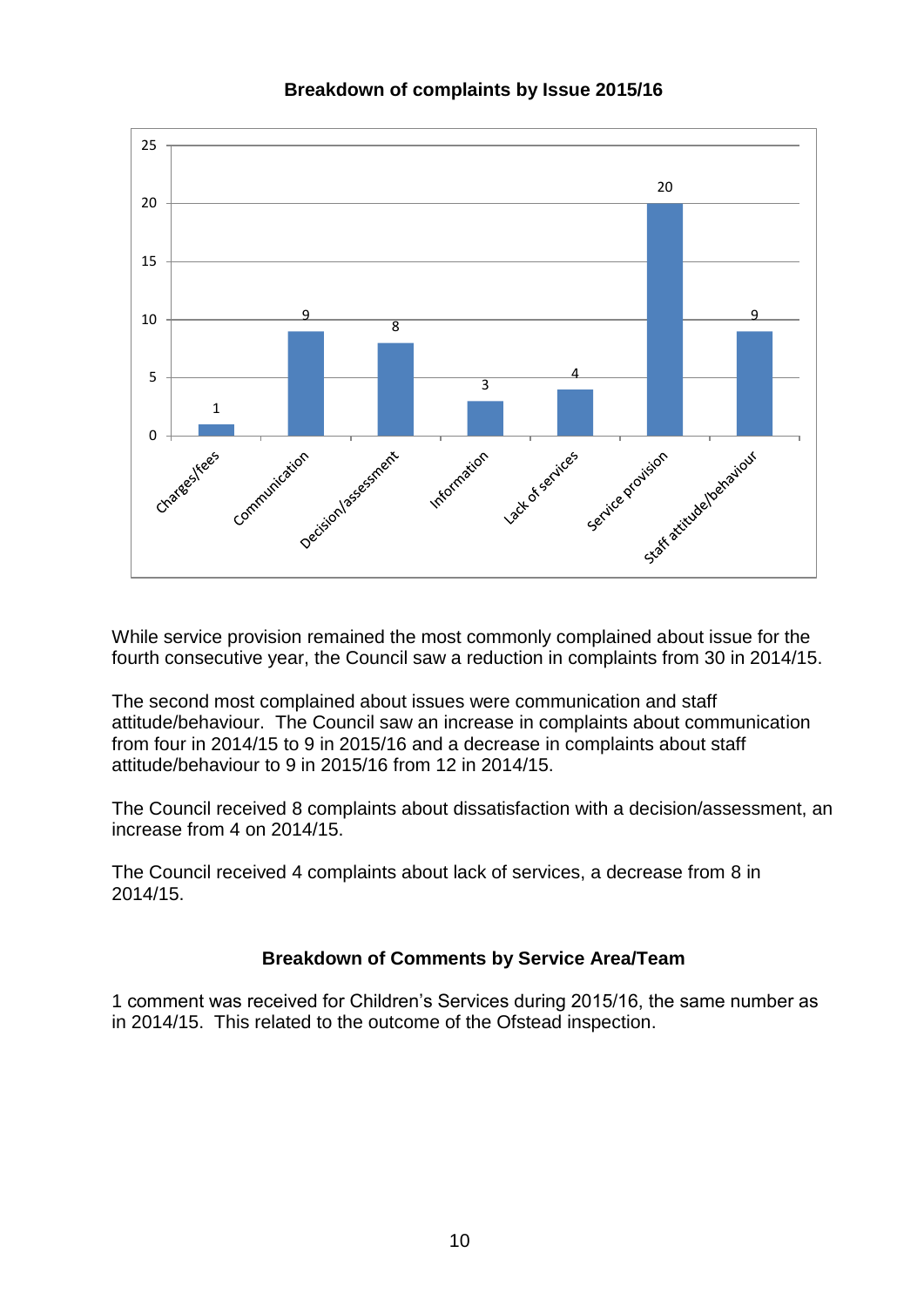

# **Breakdown of Compliments by Service Area/Team**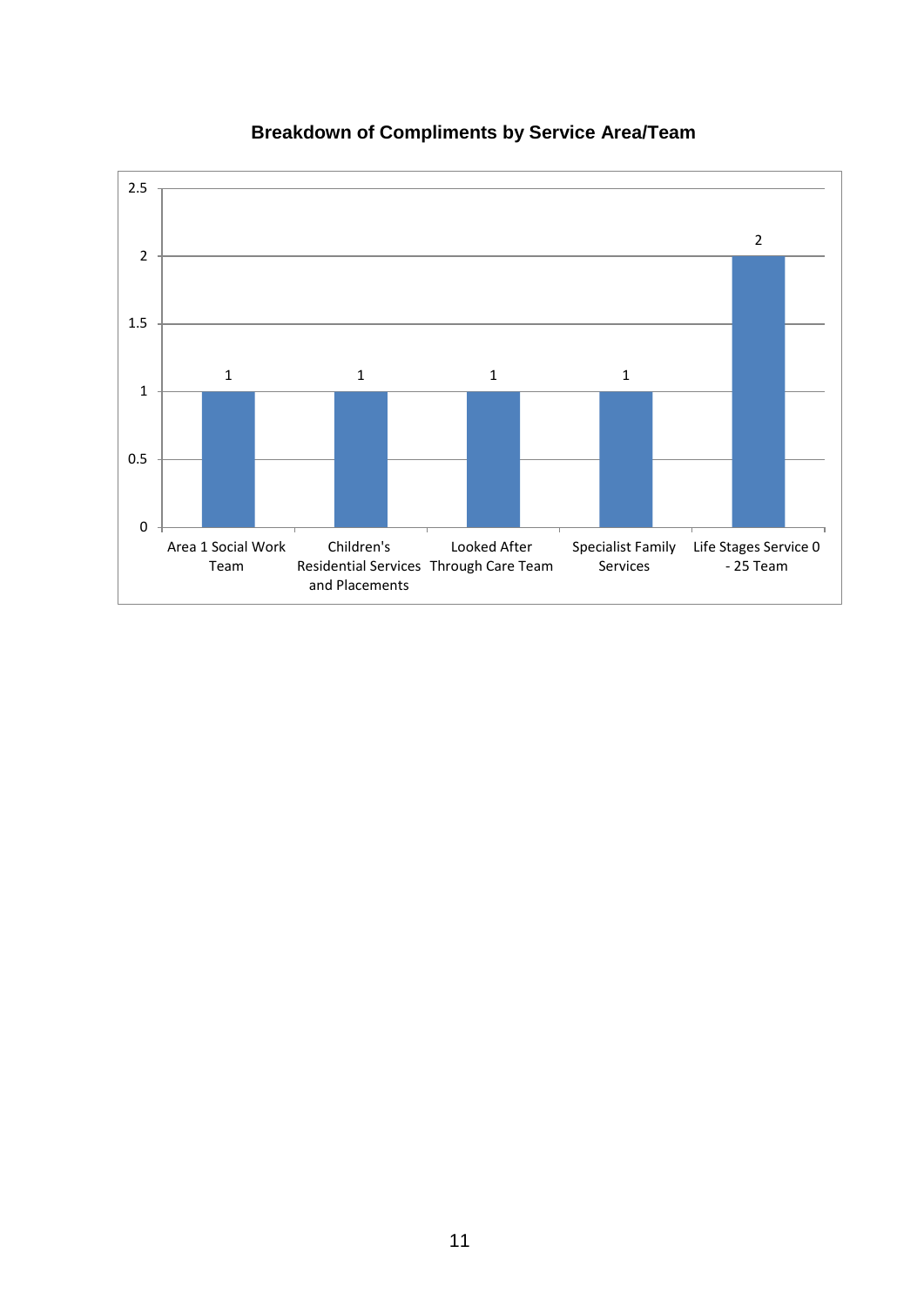# **Complaint Outcomes**

The below tables show the decisions reached on complaints during 2015/16.

## **Stage 1**

<span id="page-12-1"></span><span id="page-12-0"></span>

| <b>Team</b>                               | <b>Closed</b><br>without<br>response | <b>Escalated to</b><br>Stage 2 as no<br>Stage 1 response<br>provided | <b>Inconclusive</b> | <b>Not</b><br><b>Upheld</b> | <b>Partly</b><br><b>Upheld</b> | Upheld         | Withdrawn   | <b>Total</b> |
|-------------------------------------------|--------------------------------------|----------------------------------------------------------------------|---------------------|-----------------------------|--------------------------------|----------------|-------------|--------------|
| <b>Family Intervention</b>                | $\overline{0}$                       | $\mathbf 0$                                                          | $\mathbf 0$         | $\mathbf 0$                 | $\mathbf 0$                    | $\mathbf 0$    |             | 1            |
| Area 1 Social Work                        |                                      |                                                                      |                     |                             |                                |                |             |              |
| Team                                      | 1                                    | $\Omega$                                                             |                     | $\Omega$                    | 7                              |                | 6           | 16           |
| Area 2 Social Work<br>Team                | $\Omega$                             |                                                                      | $\overline{0}$      | $\overline{2}$              |                                | $\overline{2}$ | 5           | 11           |
| Area 3 Social Work<br>Team                | $\mathbf 0$                          |                                                                      |                     |                             | $\overline{0}$                 | $\mathbf 0$    | $\mathbf 0$ | 3            |
| Looked After Through<br>Care Team         | $\overline{0}$                       | 0                                                                    |                     | 4                           | $\overline{2}$                 | $\overline{0}$ |             | 8            |
| <b>MASH</b>                               | $\mathbf 0$                          | $\overline{0}$                                                       |                     | 4                           | 3                              |                |             | 10           |
| <b>Life Stages Service</b><br>0 - 25 Team | $\overline{0}$                       | 0                                                                    |                     | $\overline{0}$              | 3                              |                | $\Omega$    | 5            |
| <b>Total</b>                              | 1                                    | $\mathbf{2}$                                                         | 5                   | 11                          | 16                             | 5              | 14          | 54           |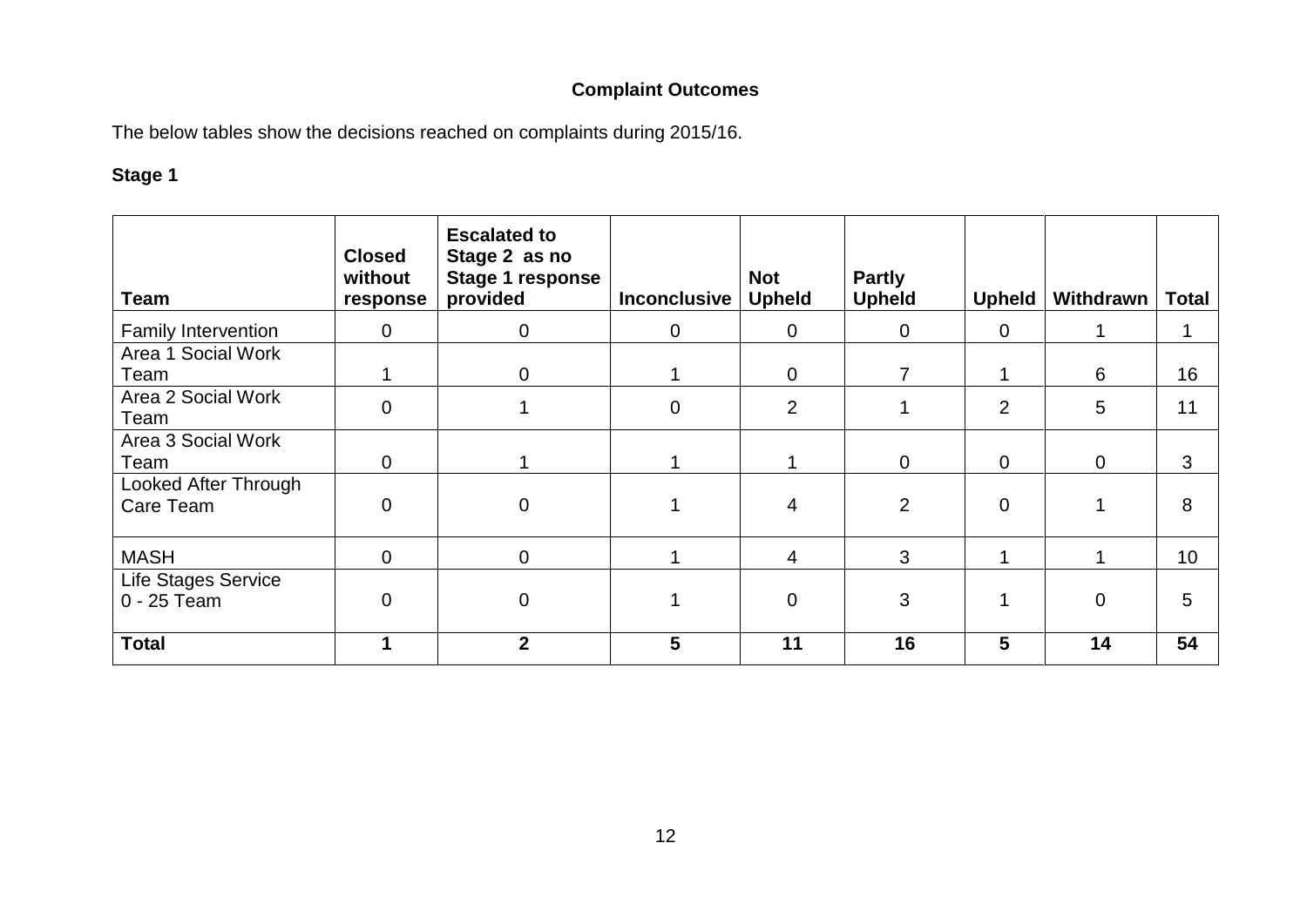# **Stage 2**

| <b>Team</b>                        | <b>Early</b><br>referral to<br><b>LGO</b> | <b>Inconclusive</b> | <b>Not</b><br><b>Upheld</b> | On hold        | <b>Partially</b><br><b>Upheld</b> | <b>Suspended</b><br>(ongoing<br>proceedings) | <b>Upheld</b>  | Withdrawn      | <b>Total</b> |
|------------------------------------|-------------------------------------------|---------------------|-----------------------------|----------------|-----------------------------------|----------------------------------------------|----------------|----------------|--------------|
| Area 1 Social Work<br>Team         | $\Omega$                                  | 0                   | $\mathbf 0$                 | $\overline{0}$ |                                   | 0                                            | 0              | 0              |              |
| Area 2 Social Work<br>Team         | $\overline{0}$                            | $\Omega$            | $\mathbf 0$                 | $\mathbf 0$    |                                   | $\overline{0}$                               | $\overline{0}$ |                |              |
| Looked After Through<br>Care Team  | $\overline{0}$                            | $\overline{0}$      | $\mathbf 0$                 | $\overline{0}$ | $\mathcal{P}$                     | $\mathbf 0$                                  | 0              | $\overline{0}$ |              |
| <b>MASH</b>                        | $\Omega$                                  | $\Omega$            | $\overline{0}$              | 0              | $\overline{2}$                    | $\overline{0}$                               |                | 0              | $\mathbf{3}$ |
| Life Stages Service<br>0 - 25 Team | $\Omega$                                  |                     | $\overline{0}$              | 0              |                                   | 0                                            |                | 0              |              |
| <b>Total</b>                       | 0                                         |                     | 0                           | 0              |                                   | 0                                            |                |                | 10           |

# **Stage 3**

| <b>Team</b>                       | <b>Inconclusive</b> | <b>Not Upheld</b> | <b>Partially</b><br><b>Upheld</b> | <b>Upheld</b> | Withdrawn | Total |
|-----------------------------------|---------------------|-------------------|-----------------------------------|---------------|-----------|-------|
| Area 1 Social Work Team           |                     |                   |                                   |               |           |       |
| Area 2 Social Work Team           | 0                   |                   | 0                                 |               | C         |       |
| Looked After Through<br>Care Team |                     |                   |                                   |               |           |       |
| <b>Total</b>                      |                     |                   |                                   |               |           |       |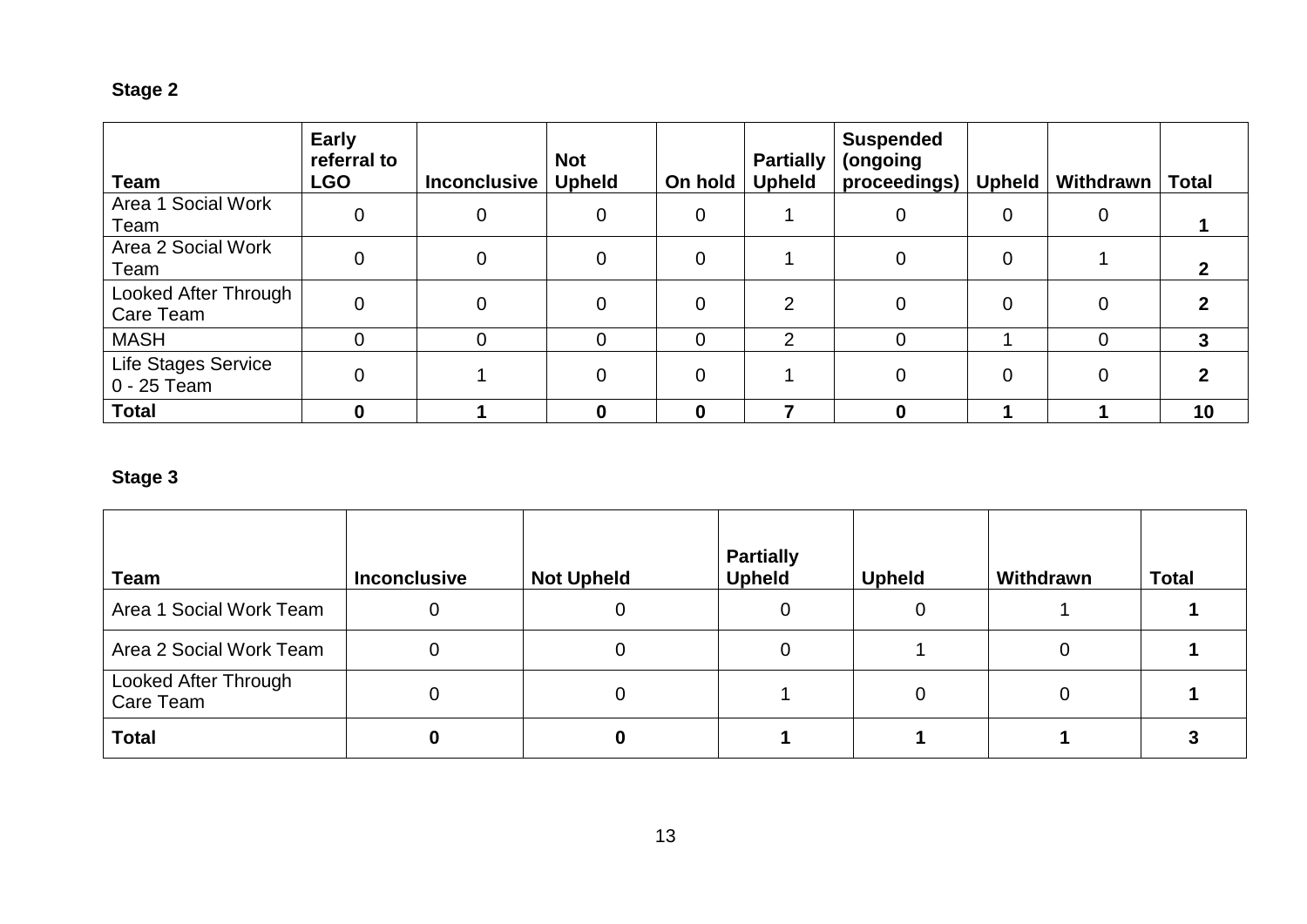## **Local Government Ombudsman Complaints**

3 complaints were referred to the LGO during 2015/16, compared to two in 2014/15. All 3 were for the Looked After Through Care Team.

5 complaints were determined by the LGO during 2015/16, compared to 1 in 2014/15.

Full details of those complaints determined by the LGO are included in the Cabinet reports of 8 December 2015 and 14 June 2016 entitled [Review of Outcome of](http://www.darlington.gov.uk/your-council/democracy/meetings-list/)  [Complaints Made to Ombudsman.](http://www.darlington.gov.uk/your-council/democracy/meetings-list/)

## <span id="page-14-0"></span>**Organisational Learning**

All resolution and organisational learning actions identified as a result of complaints are assigned to a responsible manager and progress against those actions is monitored by the Complaints Manager. In addition to those actions taken to resolve individual complaints several service improvements were made following complaint investigations during 2015/16. Some examples of these are detailed below.

## *MASH*

It was agreed that we would review the circumstances in which written agreements are used, their format and content. We also agreed to reinforce with managers and staff the need to ensure families are kept informed throughout our involvement and that safeguarding measures are implemented without delay.

Staff were reminded that before speaking to an adult about a child they must check the person has parental responsibility or that consent has been obtained from someone who has parental responsibility.

We agreed to ensure practice supervisors check the correct paperwork is used and that outcomes are being conveyed to those involved in the process.

It was agreed that the Council would carry out further staff training and a review of safeguarding policies and procedures to ensure information received by way of referrals is appropriately verified and that policies and procedures are sufficiently embedded amongst staff.

## *Looked After Through Care Team*

Social workers were reminded to use their email out of office function when out of the office for extended periods of time.

## *Area 1 Social Work Team*

We agreed to review the current policy and guidance regarding taking messages when social workers are out of the office to ensure it is fit for purpose. We also agreed to ensure staff update details of service users on the electronic system so that up to date essential details are always available to all staff.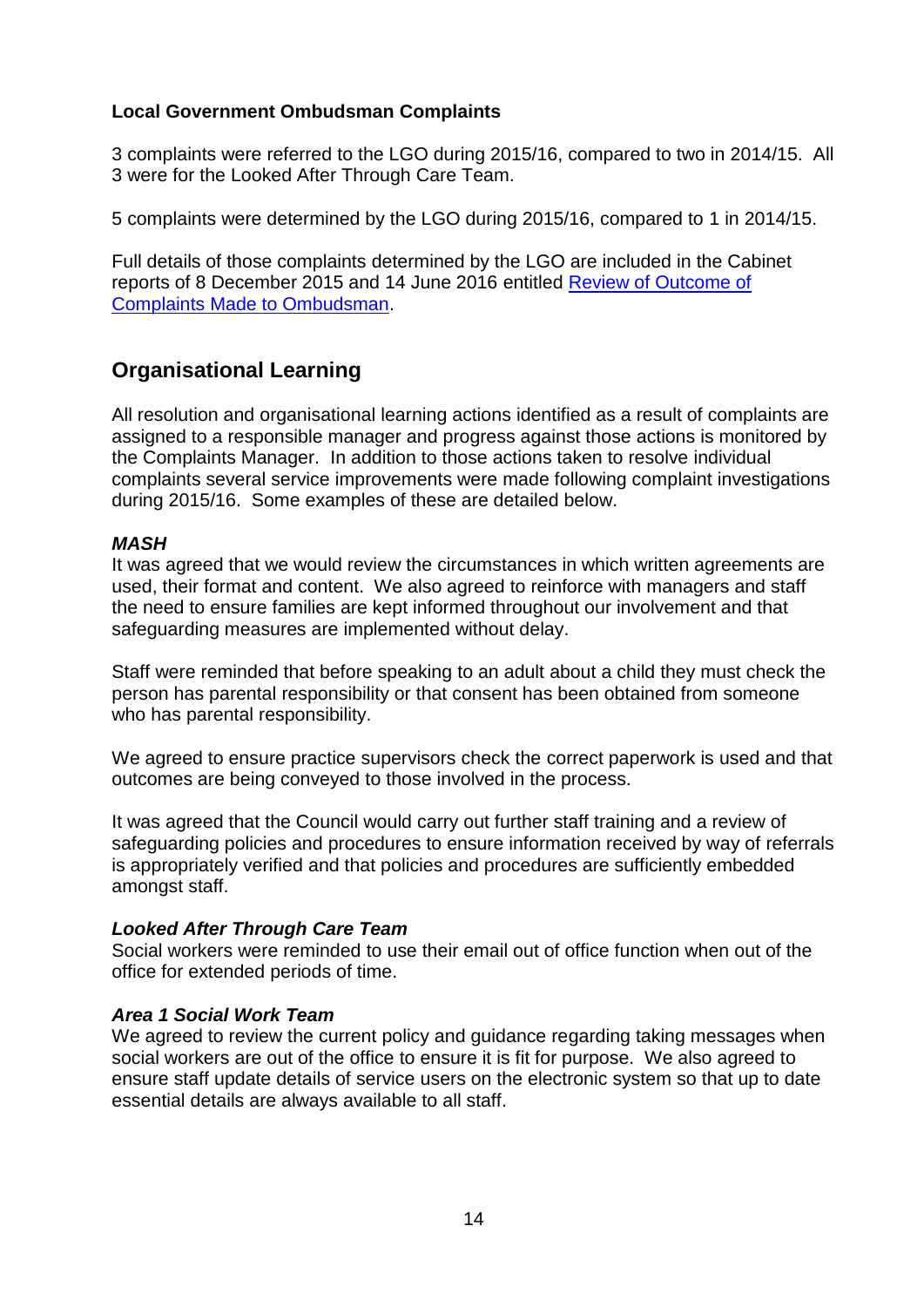## *Area 2 Social Work Team*

It was agreed that the council should carry out further staff training to ensure staff in children's services are clear that when making any decisions relating to children, that the welfare of the children is paramount and that they evidence that the making of the decision is in the children's best interests. It was also agreed that the family group conference service and its policies and procedures would be comprehensively reviewed to ensure that it is fit for purpose.

## *Life Stages Services 0 – 25*

It was agreed that to avoid inconsistency and to provide a base from which Early Support Team practitioners can scrutinise and evaluate their practice, good practice guidelines would be produced regarding home visits to families. Written information for parents with children under three years of age was also developed, clarifying the assistance available from the Life Stages Team, the Inclusion Team and the Special Educational Needs Team and informing parents of their rights, and the processes involved.

## <span id="page-15-0"></span>**Further recommendations**

There are no further recommendations.

## <span id="page-15-1"></span>**Performance against the Children's Social Care Complaints, Compliments and Comments Procedure**

The below performance measures are in relation to those complaints responded to during 2015/16.

## <span id="page-15-2"></span>**Timescales**

## <span id="page-15-3"></span>**Stage 1**

The target for responding to a complaint at Stage 1 is 10 working days, with a possible extension of up to 20 working days if the complaint is complex.

- 13.2% of Stage 1 complaint responses were sent out within 10 working days. This is a decrease in performance from 23.1% in 2014/15.
- A further 23.7% of Stage 1 complaint responses were sent out within 20 working days.
- In total 36.9% of Stage 1 complaint responses were sent out within the maximum 20 working day timescale, a decrease from 61.5% in 2014/15.

## <span id="page-15-4"></span>**Stage 2**

The target for responding to a complaint at Stage 2 is 25 working days, extendable up to a maximum of 65 working days.

 0% of Stage 2 responses were sent out within 25 working days during 2015/16, compared to 11.1% in 2014/15.